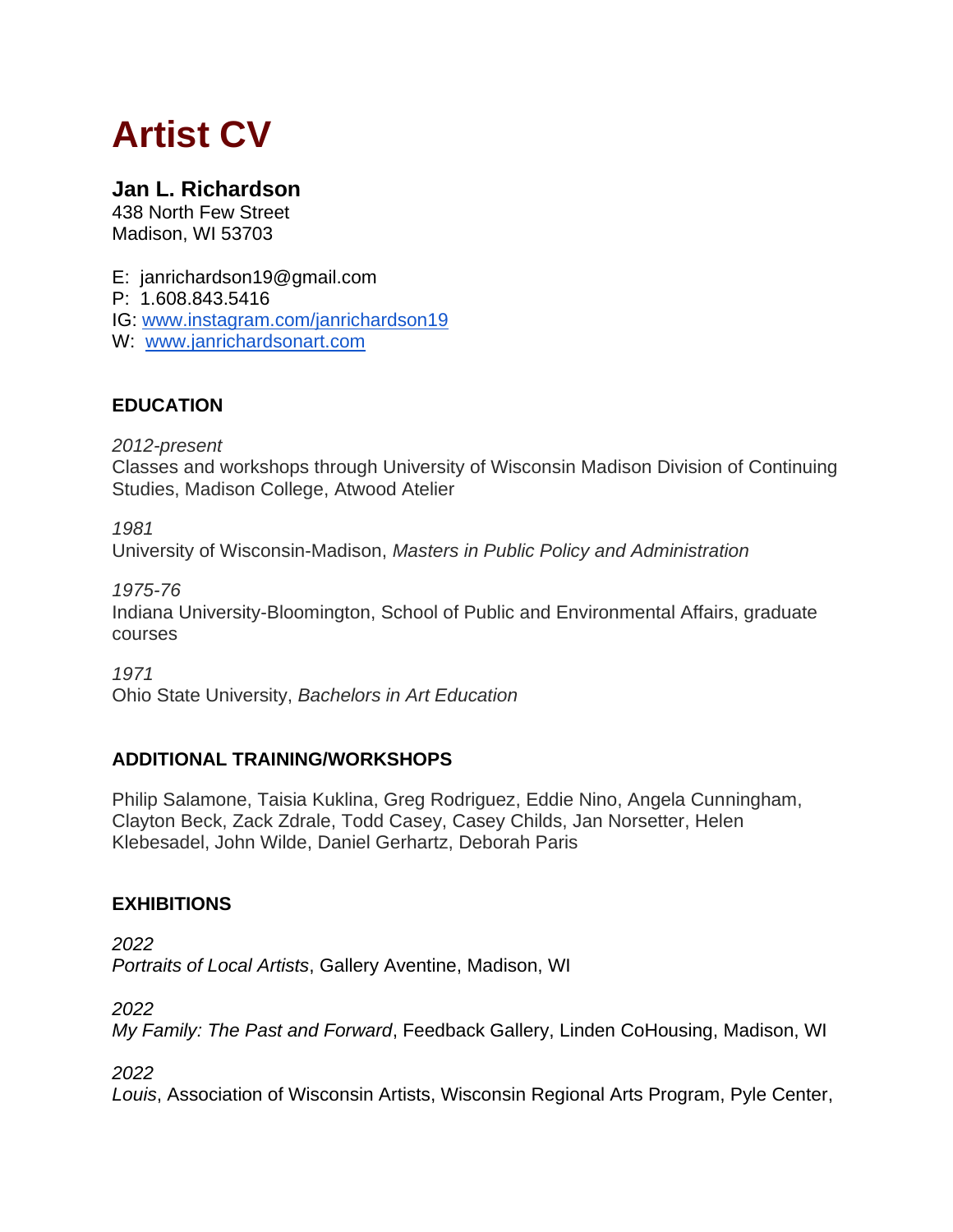Madison, WI

*2022*

*Atelier Artists' Retrospective*, Atwood Atelier, Madison, WI

*2022*

*Portraits*, Linden CoHousing Gallery

*2021-22*

*Retrospective*, Winnebago Studios Gallery, Madison, WI

*2020*

*Create! A Wisconsin Art Show*, Richeson School of Art and Gallery, Kimberly, WI

*2020*

*Portraits of My Family*, Winnebago Studios and Linden CoHousing Gallery, Madison, WI

*2020*

*Portraits*, Wisconsin Regional Arts Program, Pyle Center, Madison, WI

*2019*

*Becoming Ourselves*, Dane Arts and Cultural Affairs First Floor Gallery, Madison City-County Building, WI

*2019*

*Portraits*, Artist and Craftsman Gallery, Madison, WI

*2018*

*Portraits*, Gallery on 7th, UW-Madison Division of Continuing Studies Gallery, Madison, WI

*2018*

*Painting the Past: Memories of Home, Family, and Belonging*, Bethel Lutheran Church, Madison, WI

*2018*

*Realism*, Muscoot Farm Show, Students of Todd Casey, Katonah, NY

*2018*

*Faces of Incarceration*; MOSES Annual Dinner exhibition, Advent Lutheran Church, St. John's Lutheran Church, Lake Edge Lutheran Church, Christ Presbyterian Church, and Friends Meeting House; Madison, WI

*2017 Faces of Incarceration*, Overture Center, Madison, WI

*2016*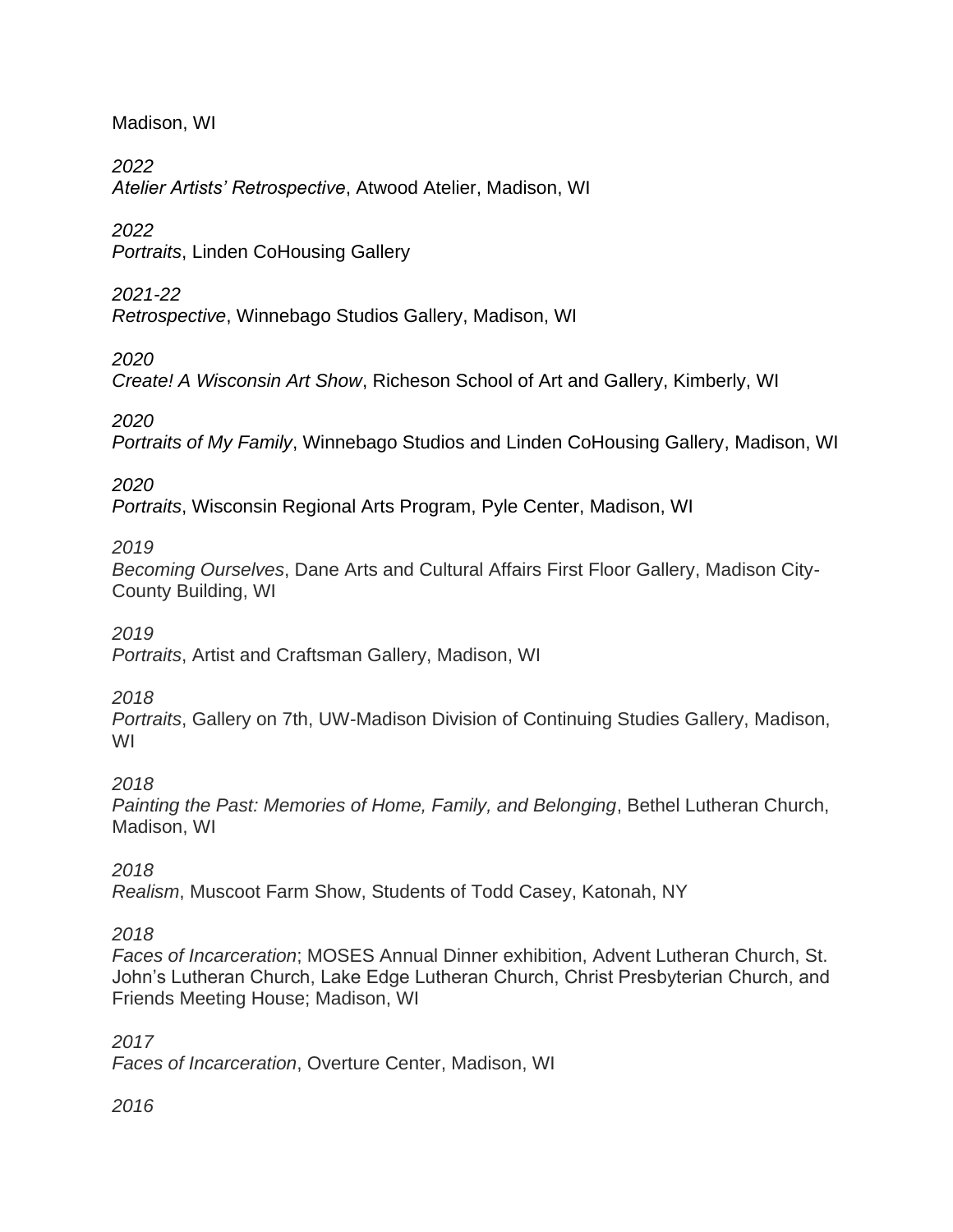*Faces of Incarceration*, Winnebago Studios, Madison, WI

*2016 13 Women*, Bos Meadery, Madison, WI

*2015 Beauty and the Beast*, Yahara River Gallery, Madison, WI

*2014 Aspects of Self*, Commonwealth Gallery, Madison, WI

*2014 Portraits*, Wisconsin Regional Arts Program, Pyle Center, Madison, WI

*2014—17 Gallery Nights*, twice per year Madison, WI

*2013 Luci Shirek and Students Group Watercolor Show*, Pinney Library, Madison, WI

### **AWARDS**

*2022*

*Association of Wisconsin Artists, Wisconsin Regional Arts Program/Madison*, Madison WI, State Award

*2021*

*Association of Wisconsin Artists*, *Wisconsin Regional Arts Program/Madison,* Madison, WI*,* State Award

*2020*

*Create! A Wisconsin Art Show*, Richeson School of Art and Gallery, Kimberly, Wisconsin, 3rd Place Amateur Category

*2020 Wisconsin Regional Arts Program–Madison*, WI, Honorable Mention

### **PRESENTATIONS / PUBLICATIONS**

*May, 2022* Monroe Art Center, Wisconsin Regional Art Program Presentation and Critiques

*May, 2022*